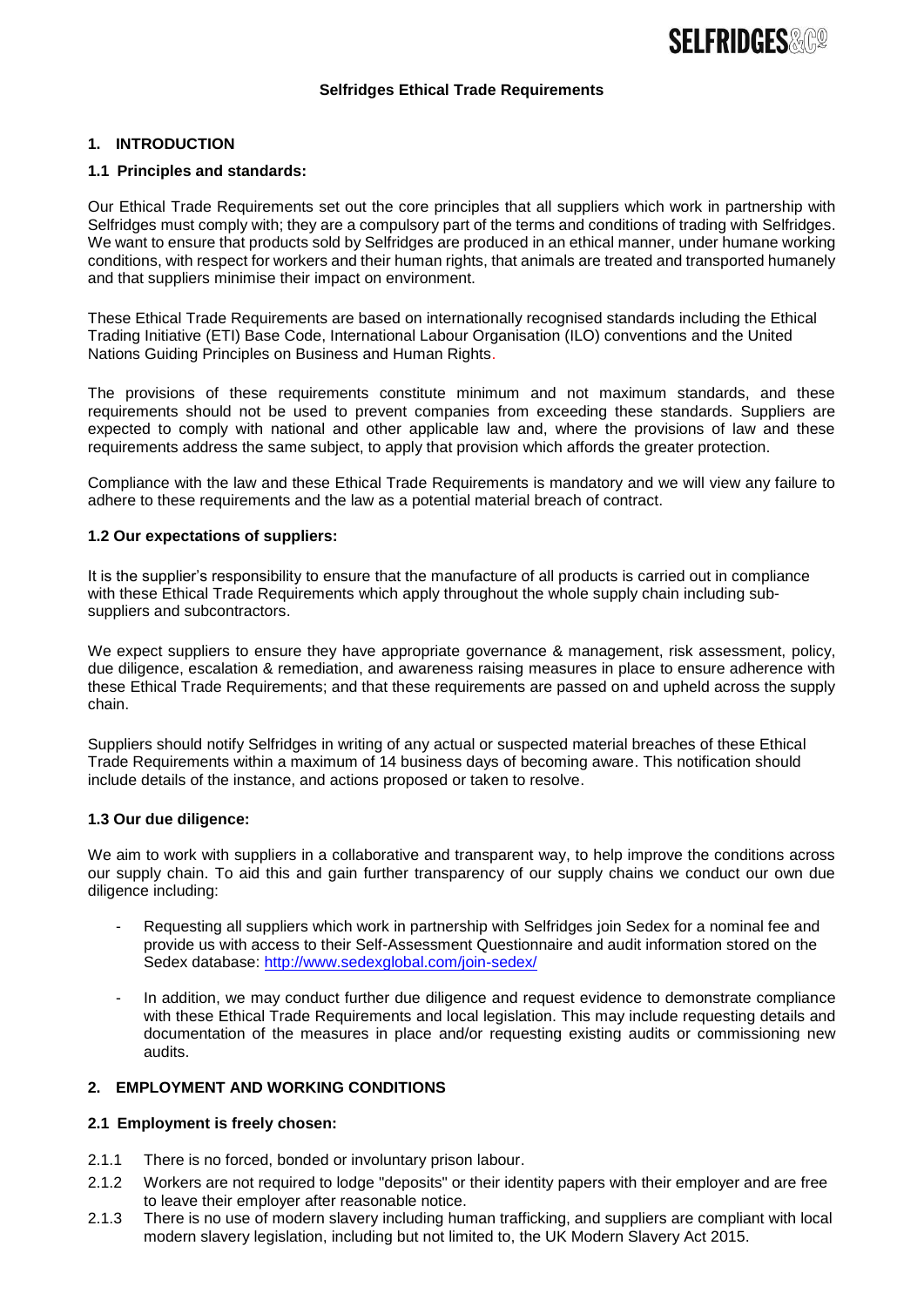# **SFI FRIDGFS**&G@

## **2.2 Freedom of association and the right to collective bargaining are respected:**

- 2.2.1 Workers, without distinction, have the right to join or form trade unions of their own choosing and to bargain collectively.
- 2.2.2 The employer adopts an open attitude towards the activities of trade unions and their organisational activities.
- 2.2.3 Workers' representatives are not discriminated against and have access to carry out their representative functions in the workplace.
- 2.2.4 Where the right to freedom of association and collective bargaining is restricted under law, the employer facilitates, and does not hinder, the development of parallel means for independent and free association and bargaining.

## **2.3 Working conditions are safe and hygienic:**

- 2.3.1 A safe and hygienic working environment shall be provided, bearing in mind the prevailing knowledge of the industry and of any specific hazards. Adequate steps shall be taken to prevent accidents and injury to health arising out of, associated with, or occurring in the course of work, by assessing and minimising, so far as is reasonably practicable, the causes of hazards inherent in the working environment.
- 2.3.2 Workers must not be locked into their places of work and adequate means of fire escape must be provided.
- 2.3.3 Workers shall receive regular and recorded health and safety training, and such training shall be repeated for new or reassigned workers.
- 2.3.4 Access to clean toilet facilities and to potable water, and, if appropriate, sanitary facilities for food storage shall be provided free of charge.
- 2.3.5 In geographically isolated areas of the developing world, where labour is brought in from surrounding areas to semi-permanent/permanent dwelling, the employer shall provide at least a minimum standard of support services, where possible including schooling, medical and health facilities and recreational facilities.
- 2.3.6 Where management provides dedicated transport for the movement of the workforce within the workplace, these shall conform to the minimum standards set down in the appropriate national transport legislation. In the absence of such legislation, the management shall make every reasonable effort to minimise risk to the workforce whilst transporting them.
- 2.3.7 Accommodation, where provided, shall be clean, safe, and meet the basic needs of the workers.
- 2.3.8 Suppliers and their manufacturers should assign responsibility for health and safety to a senior management representative.

#### **2.4 Child labour shall not be used:**

- 2.4.1 There shall be no new recruitment of child labour.
- 2.4.2 Suppliers shall develop or participate in and contribute to policies and programmes which provide for the transition of any child found to be performing child labour to enable her or him to attend and remain in quality education until no longer a child. The ILO and the ETI Base Code state that a child is any person younger than 15 years of age, unless local minimum age law stipulates a higher age for work or mandatory schooling, in which case the higher age shall apply.
- 2.4.3 Children and young persons under 18 shall not be employed at night or in hazardous conditions.
- 2.4.4 Supplier's policies and procedures shall conform to the provisions of the relevant ILO standards.

### **2.5 Living wages are paid:**

2.5.1 Wages and benefits outside the European Union paid for a standard working week meet, at a minimum, applicable legal standards or industry benchmark standards, whichever is higher. Wages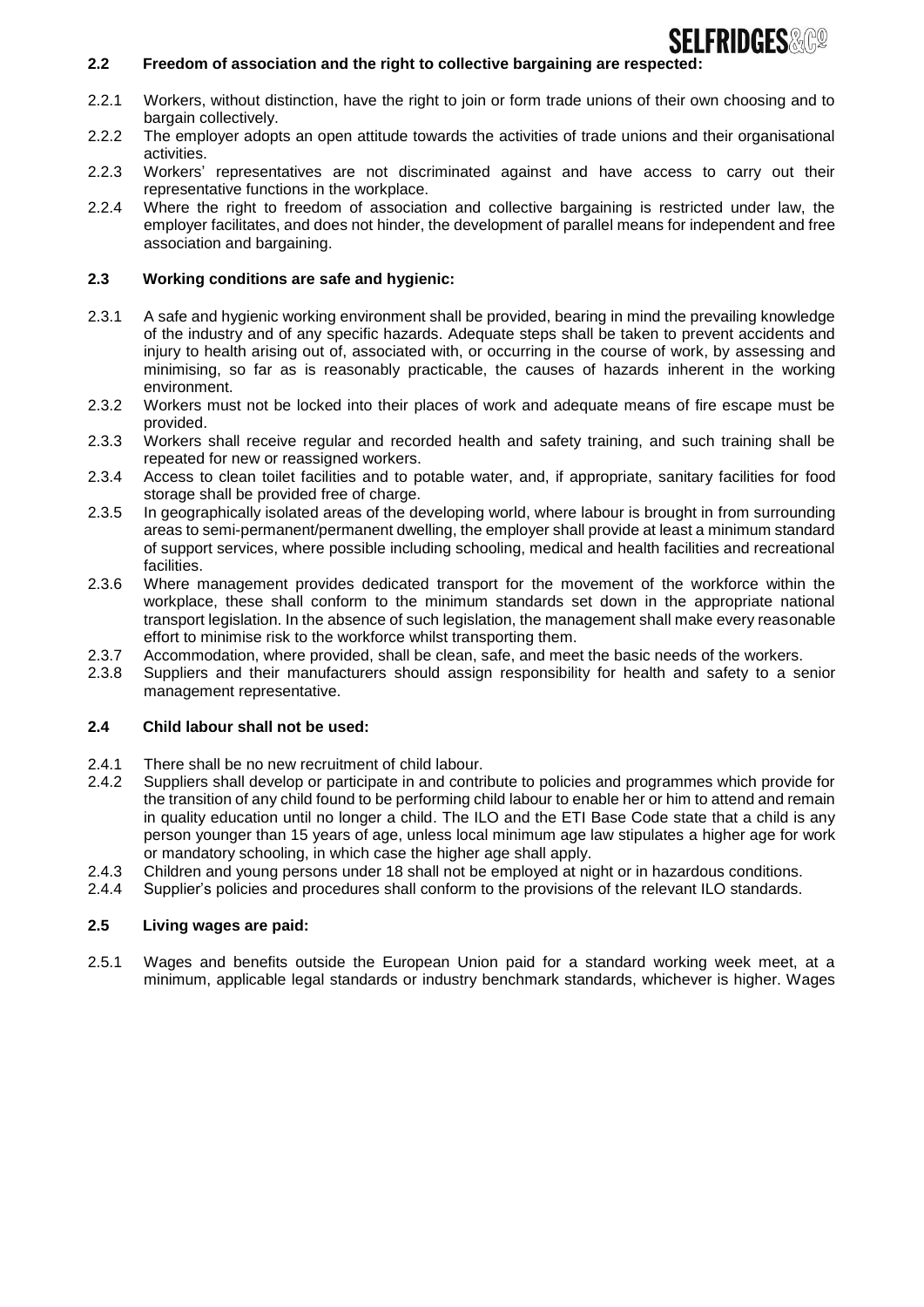

and benefits within Europe should meet minimum wage standards. In any event wages should always be enough to meet basic needs and to provide some discretionary income.

- 2.5.2 All workers shall be provided with written and understandable information about their employment conditions in respect to wages before they enter employment and about the particulars of their wages for the pay period concerned each time that they are paid.
- 2.5.3 Deductions from wages as a disciplinary measure shall not be permitted nor shall any deductions from wages not provided for by applicable law be permitted without the express permission of the worker concerned. All disciplinary measures should be recorded.

#### **2.6 Working hours are not excessive:**

- 2.6.1 Working hours must comply with applicable laws, collective agreements, and the provisions of 2.6.2 to 2.6.6 below, whichever affords the greater protection for workers. Sub-clauses 2.6.2 to 2.6.6 are based on international labour standards.
- 2.6.2 Working hours, excluding overtime, shall be defined by contract, and shall not exceed 48 hours per week. International standards recommend the progressive reduction of normal hours of work, when appropriate, to 40 hours per week, without any reduction in workers' wages as hours are reduced.
- 2.6.3 All overtime shall be voluntary. Overtime shall be used responsibly, taking into account all the following: the extent, frequency and hours worked by individual workers and the workforce as a whole. It shall not be used to replace regular employment. Overtime shall always be compensated at a premium rate, which is recommended to be not less than 125% of the regular rate of pay.
- 2.6.4 The total hours worked in any 7 day period shall not exceed 60 hours, except where covered by clause 2.6.5 below.
- 2.6.5 Working hours may exceed 60 hours in any 7 day period only in exceptional circumstances where all of the following are met:
	- This is allowed by applicable law;
	- This is allowed by a collective agreement freely negotiated with a workers' organisation representing a significant portion of the workforce (if there is a collective agreement in place);
	- Appropriate safeguards are taken to protect the workers' health and safety; and
	- The employer can demonstrate that exceptional circumstances apply such as unexpected production peaks, accidents or emergencies.
- 2.6.6 Workers shall be provided with at least one day off in every 7 day period or, where allowed by applicable law, 2 days off in every 14 day period.

#### **2.7 No discrimination is practiced:**

2.7.1 There is no discrimination in hiring, compensation, access to training, promotion, termination or retirement based on race, caste, national origin, religion, age, disability, gender, marital status, sexual orientation, union membership or political affiliation.

#### **2.8 Regular employment is provided:**

- 2.8.1 To every extent possible work performed must be on the basis of a recognised employment relationship established through applicable law and practice.
- 2.8.2 Obligations to employees under labour or social security laws and regulations arising from the regular employment relationship shall not be avoided through the use of labour-only contracting, subcontracting, or home-working arrangements, or through apprenticeship schemes where there is no real intent to impart skills or provide regular employment, nor shall any such obligations be avoided through the excessive use of fixed-term contracts of employment.

#### **2.9 No harsh or inhumane treatment is allowed:**

2.9.1 Physical abuse or discipline, the threat of physical abuse, sexual or other harassment and verbal abuse or other forms of intimidation are prohibited.

## **3. BUSINESS ETHICS**

## **3.1 No bribery or corruption will be tolerated:**

- 3.1.1 The offering, paying, soliciting or accepting of bribes including facilitation payments is strictly prohibited.
- 3.1.2 A bribe may involve giving or offering ANY form of gift, consideration, reward or advantage to someone in business or government in order to obtain or retain a commercial advantage or to induce or reward the recipient for acting improperly or where it would be improper for the recipient to accept the benefit.
- 3.1.3 Bribery can also take place where the offer or giving of a bribe is made by or through a third party, e.g. an agent, representative or intermediary.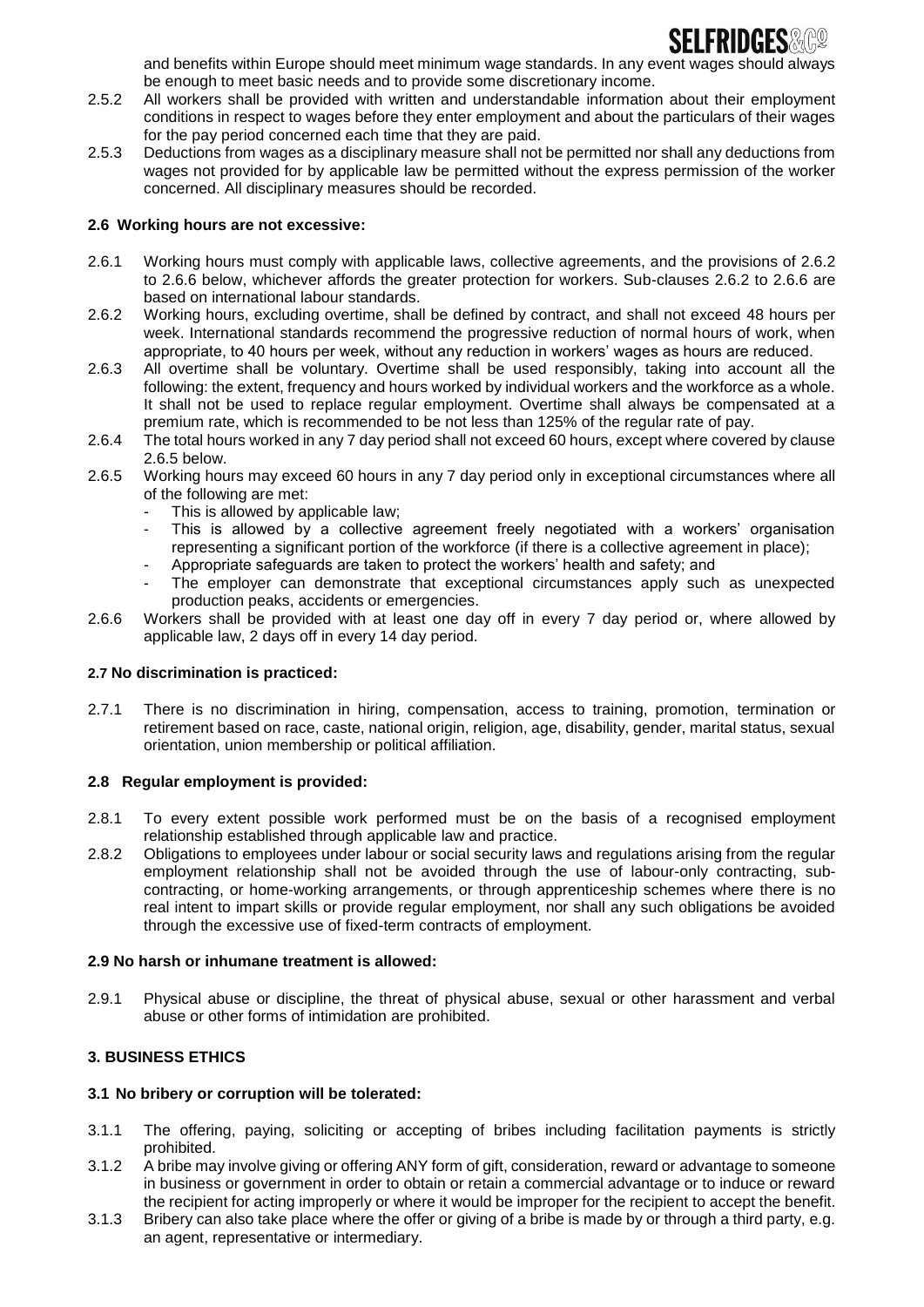

- 3.1.4 Some examples of bribes are as follows. This is not an exhaustive list:
	- Gifts with a value above a reasonable level, or travel expenses.
	- The uncompensated use of company services, facilities or property.
	- Cash payments, loans, loan guarantees or other credit.
	- The provision of a benefit, such as an educational scholarship or healthcare, to a member of the family of a potential customer/public or government official.
	- Providing a sub-contract to a person connected to someone involved in awarding the main contract.
	- Engaging a local company owned by a member of the family of a potential customer/public or government official.
- 3.1.5 Facilitation payments are small payments or fees requested by government officials to speed up or facilitate the performance of routine government action (such as the provision of a visa or customs clearance). Such payments are strictly prohibited.
- 3.1.6 Suppliers and their employees must comply with all applicable anti-bribery and corruption laws. If no such anti-bribery or corruption laws apply, or are of a lesser standard to that prescribed in the UK Bribery Act 2010, suppliers, representatives and their employees must adhere to the UK Bribery Act 2010.
- 3.1.7 Suppliers must have in place anti-corruption and bribery procedures to prevent employees or persons associated with its business from committing offences of bribery or corruption.
- 3.1.8 Suppliers and representatives will properly implement these procedures into their business and review them regularly to ensure that they are operating effectively.

## **4. ANIMAL WELFARE AND TRANSPORTATION**

#### **4.1 Animal welfare:**

- 4.1.1 As a minimum, suppliers shall adhere to five fundamental freedoms as recommended by the World Society for the Protection of Animals (WSPA) which set standards for basic animal welfare. Animals must have:
	- Freedom from hunger and thirst by ready access to fresh water and an appropriate diet to maintain full health and vigour.
	- Freedom from discomfort by providing an appropriate environment including shelter and a comfortable resting area.
	- Freedom from pain, injury or disease by prevention or rapid diagnosis and treatment.
	- Freedom to express normal behavior by providing sufficient space, proper facilities and company of the animal's own kind.
	- Freedom from fear and distress by ensuring conditions and treatment which avoid physical or mental suffering.
- 4.1.2 Suppliers must ensure that staff are skilled and competent in animal husbandry and welfare, and have a good working knowledge of the animals in their care.
- 4.1.3 Suppliers must comply with EU and legislation applicable to animal welfare, transportation and slaughter.

#### **4.2 Transportation:**

- 4.2.1 In addition, animals must not be transported for longer than 8 hours and should be sourced locally wherever possible, to avoid long journeys to abattoirs.
- 4.2.2 Animals must go directly from farm to slaughter, and not via livestock markets.<br>4.2.3 Animals must have adequate bedding, space and ventilation during the transpo
- Animals must have adequate bedding, space and ventilation during the transportation.